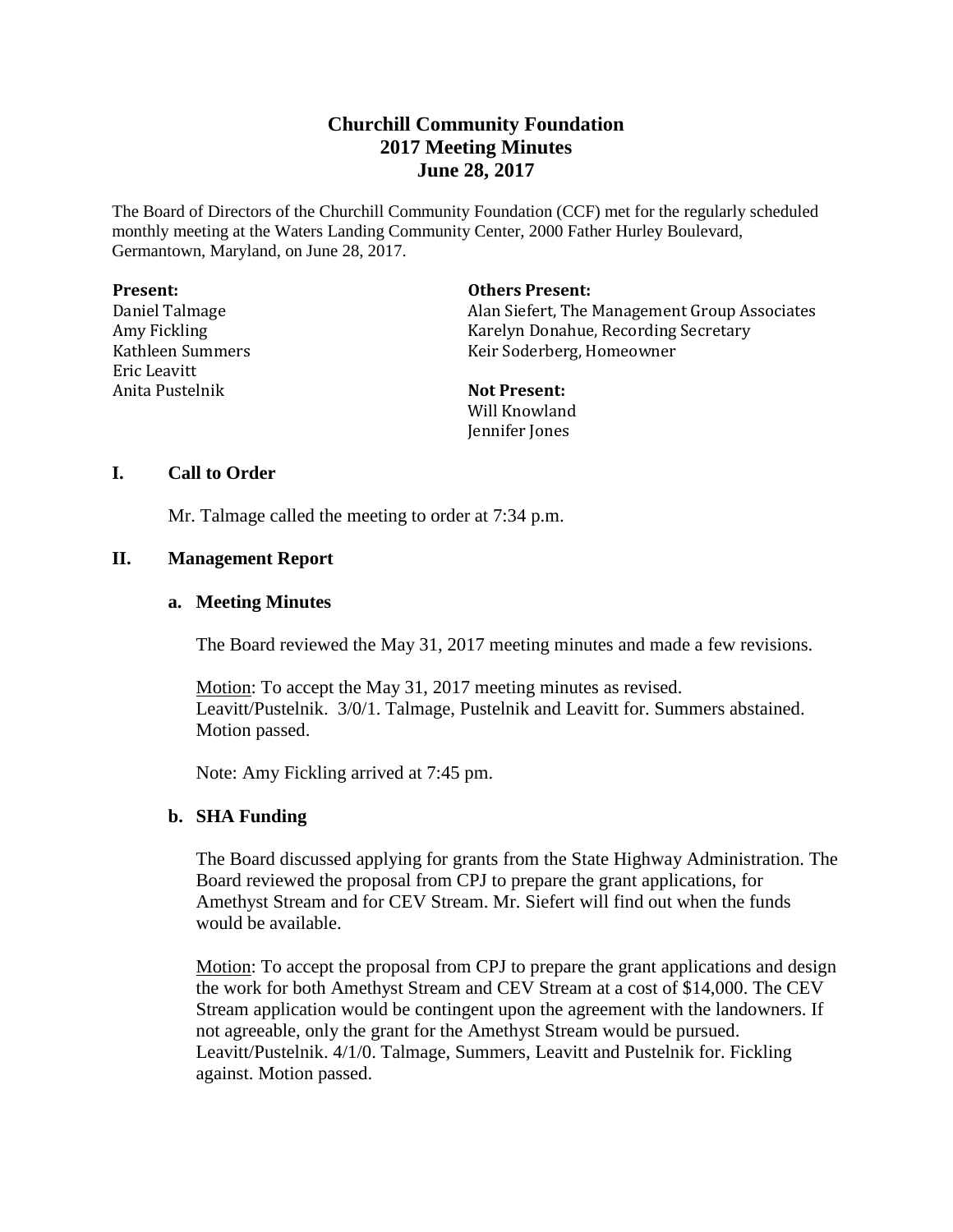## **c. Amethyst Stream**

Clearing work began after June  $15<sup>th</sup>$  and will continue on the lower stream and be completed by August  $20^{th}$ . The new path needs to be completed and the bridge access needs to be paved. The bridges are to be shipped from Minnesota and the footings need to be poured. If the paths will only be closed for a few days, the Board is okay without the use of temporary bridges. A timeframe is needed so the Foundation can notify the HOAs and update the website and Facebook. Also, there will be \$55,000 worth of new plantings (native trees, bushes and grasses), already included in the Angler contract.

## **d. Dredging**

Mr. Siefert stated that meetings are set up for the following morning, June  $29<sup>th</sup>$ , with permitting agencies. It was discussed that the access road around the oak tree will hopefully be changed. The road will go around the other side of the tree providing less turns and easier accessibility for the trucks. The attorney is currently reviewing the contract. Work is scheduled to start mid-July.

## **e. Financials**

The Board reviewed the financials for the month ending May 31, 2017.

## **III. Old Business**

#### **a. Hydrilla**

The Hydrilla treatment was completed.

#### **b. Weir Grate**

The painting of the weir grate has not been started by Gardener's.

#### **c. Duck Fence**

The duck fence along Laurel Hill Way has not been taken away yet.

#### **d. Insurance**

TMGA will check with the attorney if the Foundation should insure the weir and the dam.

## **e. Project Chart**

Mr. Siefert will update the chart and include in the next management report.

## **IV. New Business**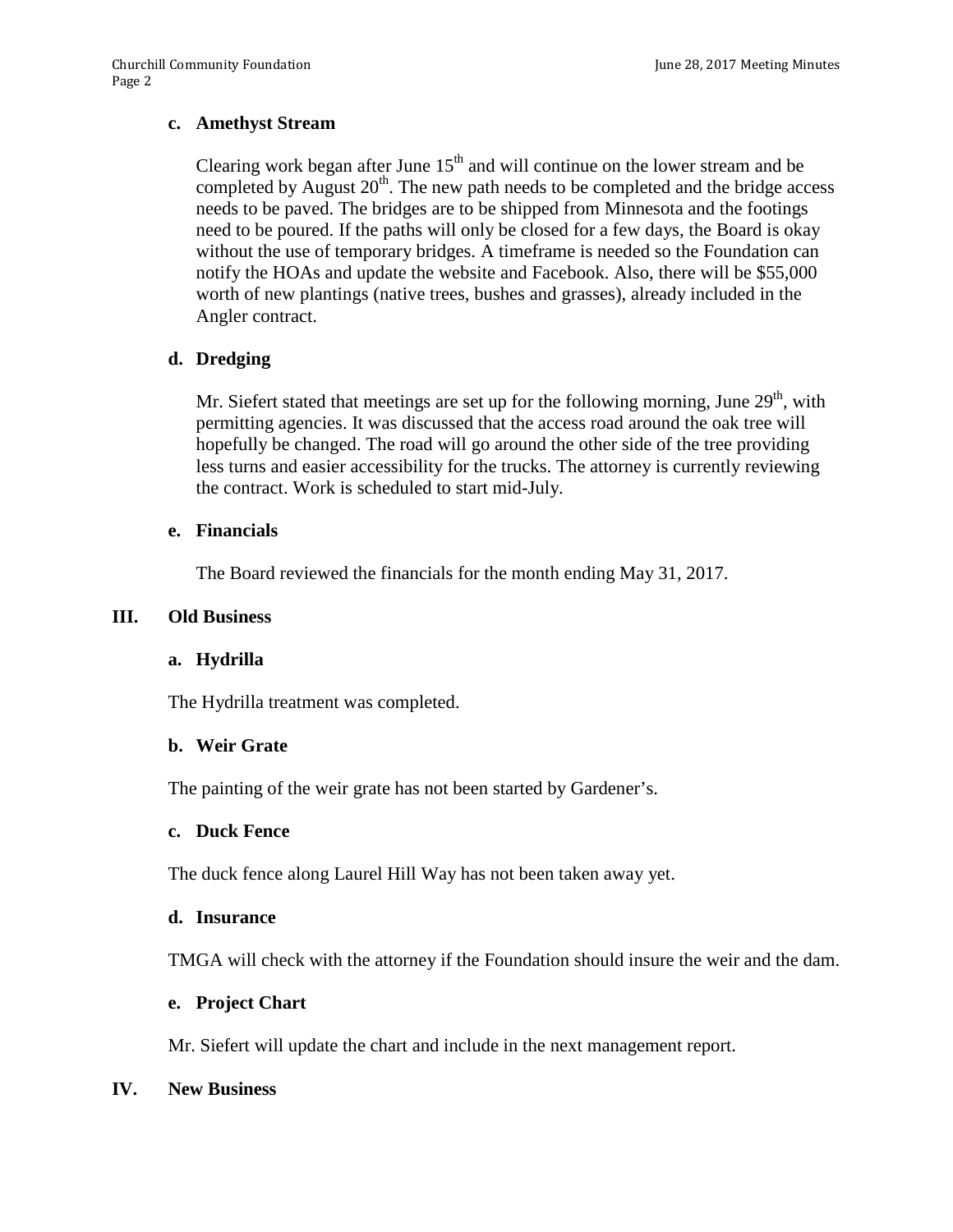## **a. Meeting Dates**

The Board discussed the meetings for November and December. It was decided that the meetings would be combined and the Board would meet on December 6, 2017.

## **b. Budget for 2018**

The Board discussed raising assessments for 2018. Mr. Siefert suggested going ahead and raising the assessments while the homeowners and HOAs can see the work being completed. He suggested raising the assessment \$.15/month per unit which will be ~\$10,000/year. The Board tasked TMGA to provide notice of the Board's intent to increase the assessment by \$.15.

#### **c. Walk-Through**

Mr. Talmage noted that a time needs to be scheduled to do a Board walk-through.

## **V. Next Meeting**

The next meeting of the Board of Directors for the Churchill Community Foundation will be Wednesday, July 26, 2017 at 7:30 p.m. at the Waters Landing Community Center.

#### **VII. Adjournment**

Motion: Motion to adjourn the meeting at 9:35 p.m. Leavitt/Summers. 5/0/0. Leavitt, Pustelnik, Talmage, Fickling and Summers for. Motion passed.